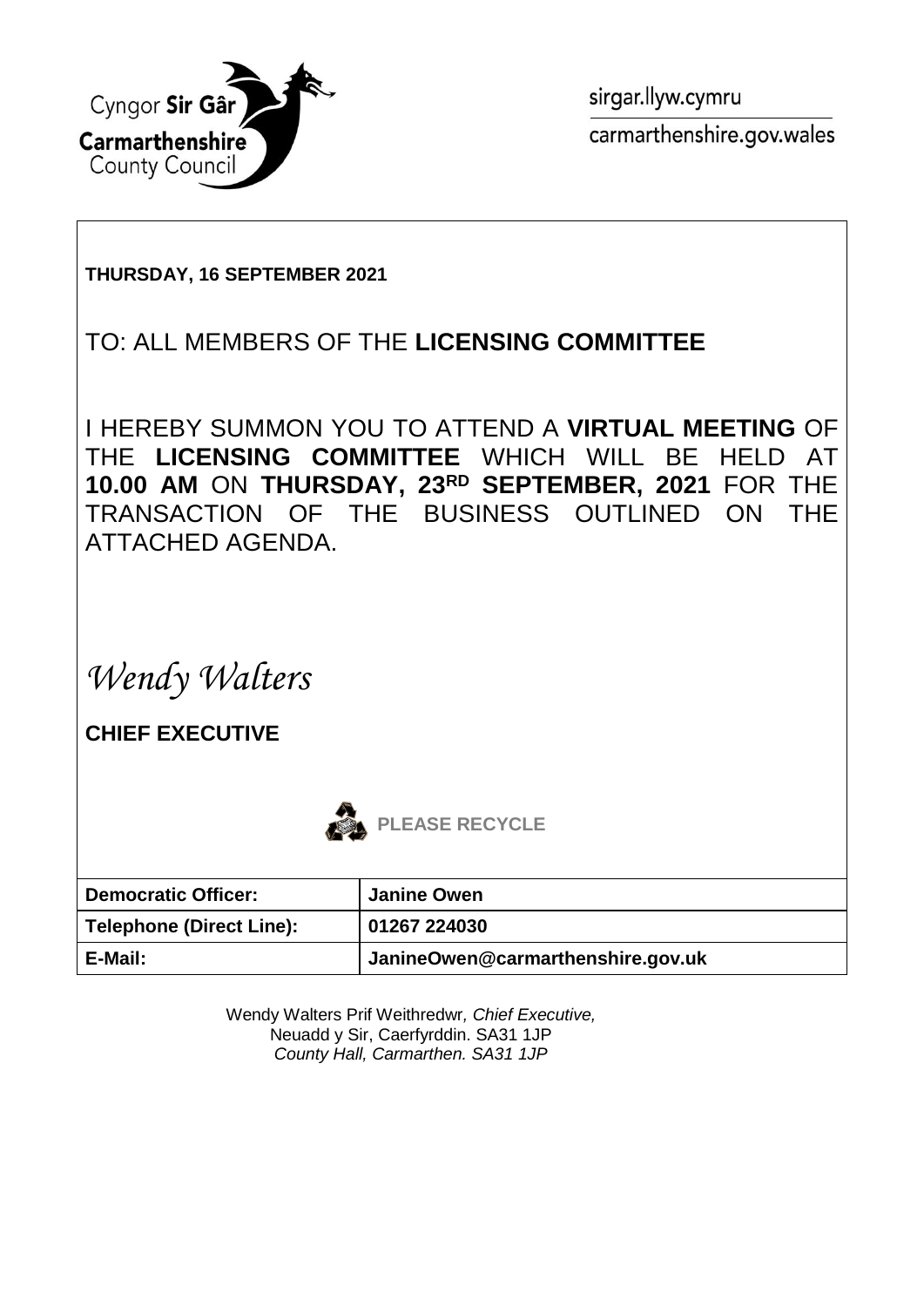## **LICENSING COMMITTEE 14 MEMBERS**

#### **PLAID CYMRU GROUP – 7 MEMBERS**

- **1. Councillor Mansel Charles**
- **2. Councillor Tyssul Evans**
- **3. Councillor Ken Howell**
- **4. Councillor Dorian Phillips**
- **5. Councillor Susan Phillips**
- **6. Councillor Eirwyn Williams**
- **7. Councillor Elwyn Williams [Vice-Chair]**

#### **LABOUR GROUP – 4 MEMBERS**

- **1. Councillor Suzy Curry**
- **2. Councillor Penny Edwards**
- **3. Councillor Amanda Fox**
- **4. Councillor Andre McPherson**

#### **INDEPENDENT GROUP – 3 MEMBERS**

- **1. Councillor Irfon Jones**
- **2. Councillor Jim Jones**
- **3. Councillor Edward Thomas [Chair]**

*MEMBERS SHOULD BE AWARE THAT THEY ARE NOT ABLE TO ASK MEMBERS FROM WITHIN THEIR OWN GROUPS TO SUBSTITUTE FOR THEM AT MEETINGS OF THIS COMMITTEE*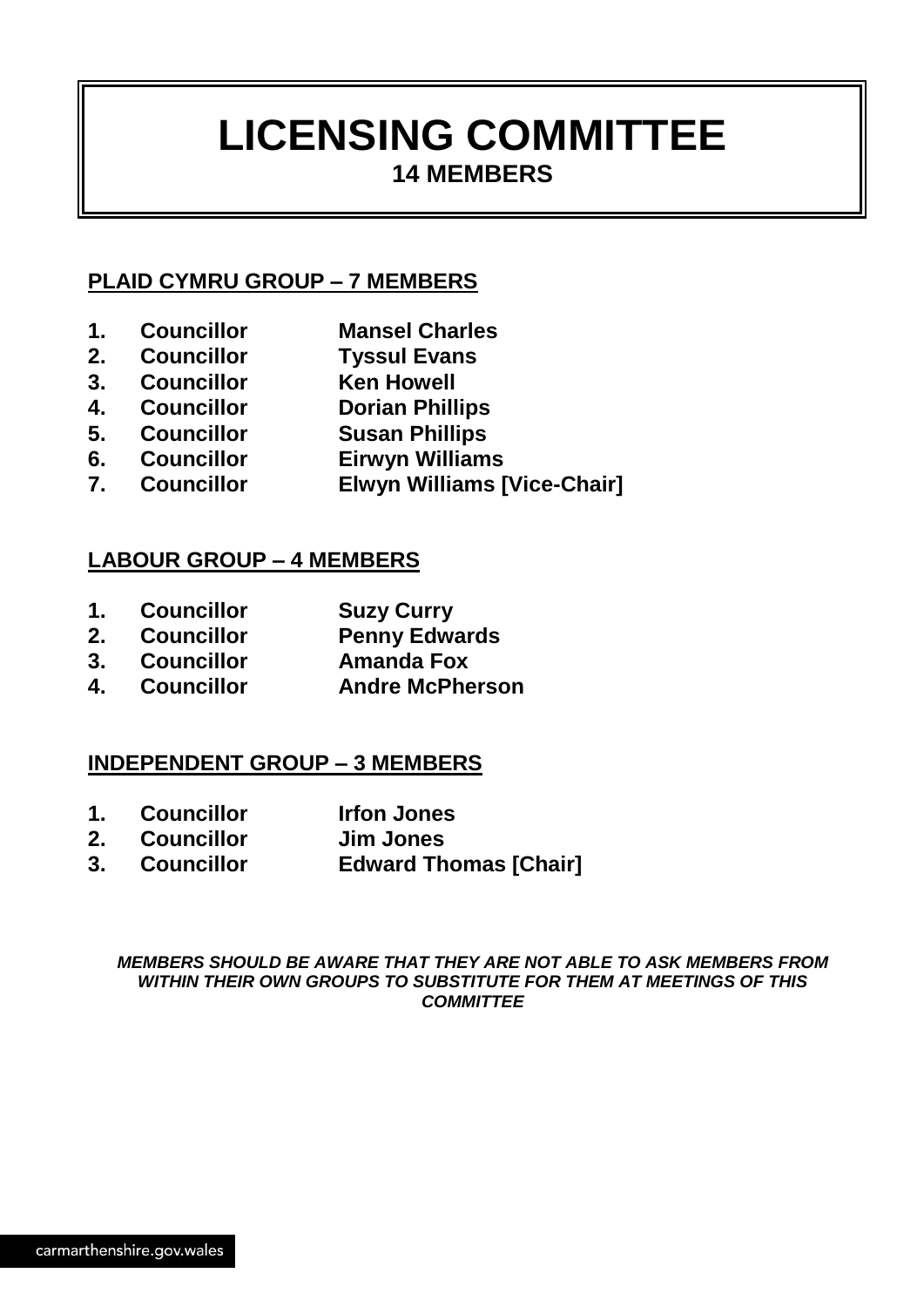# **AGENDA**

- **1. APOLOGIES FOR ABSENCE.**
- **2. DECLARATIONS OF PERSONAL INTERESTS.**
- **3. TO SIGN AS A CORRECT RECORD THE MINUTES OF THE MEETING OF LICENSING SUB-COMMITTEE "A" HELD ON 7 TH JULY 2021** 5 - 8
- **4. TO SIGN AS A CORRECT RECORD THE MINUTES OF THE MEETING OF THE LICENSING COMMITTEE HELD ON THE 13TH JULY 2021** 9 - 14
- **5. EXCLUSION OF THE PUBLIC**

THE REPORTS RELATING TO THE FOLLOWING ITEMS ARE NOT FOR PUBLICATION AS THEY CONTAIN EXEMPT INFORMATION AS DEFINED IN PARAGRAPH 12 OF PART 4 OF SCHEDULE 12A TO THE LOCAL GOVERNMENT ACT 1972 AS AMENDED BY THE LOCAL GOVERNMENT (ACCESS TO INFORMATION) (VARIATION) (WALES) ORDER 2007 AS THEY CONTAIN INFORMATION RELATING TO A PARTICULAR INDIVIDUAL.

IF, FOLLOWING THE APPLICATION OF THE PUBLIC INTEREST TEST, THE COMMITTEE RESOLVES PURSUANT TO THE ACT TO CONSIDER THESE ITEMS IN PRIVATE, THE PUBLIC WILL BE EXCLUDED FROM THE MEETING DURING SUCH CONSIDERATION.

| 6.  | <b>MR JASON OWEN JENKINS -</b><br><b>APPLICATION TO RENEW A HACKNEY CARRIAGE/PRIVATE</b><br><b>HIRE DUAL DRIVERS LICENCE</b>         | $15 - 18$ |
|-----|--------------------------------------------------------------------------------------------------------------------------------------|-----------|
| 7.  | <b>MR DEWI PENRY BOWEN -</b><br><b>APPLICATION TO RENEW A HACKNEY CARRIAGE/PRIVATE</b><br><b>HIRE DUAL DRIVERS LICENCE</b>           | $19 - 22$ |
| 8.  | <b>MR ROBERT FISHER -</b><br><b>HACKNEY CARRIAGE/PRIVATE HIRE DUAL DRIVERS LICENCE</b>                                               | $23 - 26$ |
| 9.  | <b>MR DAVID IAN ELIAS -</b><br><b>APPLICATION TO RENEW A HACKNEY CARRIAGE/PRIVATE</b><br><b>HIRE DUAL DRIVERS LICENCE</b>            | $27 - 30$ |
| 10. | <b>MR GLYNDWR PHILLIPS -</b><br>HACKNEY CARRIAGE/PRIVATE HIRE DUAL DRIVERS LICENCE                                                   | $31 - 34$ |
| 11. | <b>MISS DEBORAH THERESA MATTHEWS -</b><br><b>APPLICATION TO RENEW A HACKNEY CARRIAGE/PRIVATE</b><br><b>HIRE DUAL DRIVERS LICENCE</b> | $35 - 38$ |